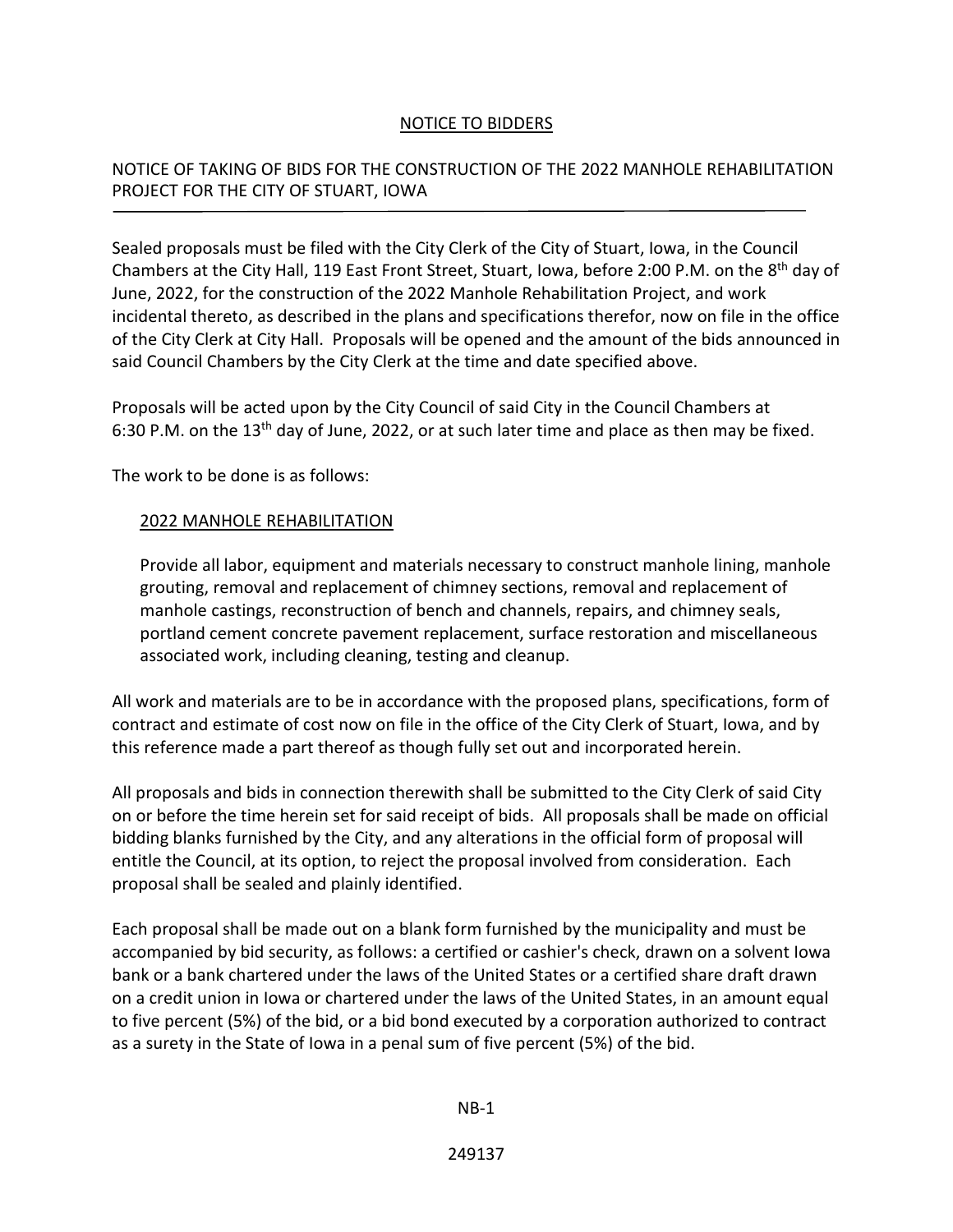The bid security should be made payable to the CITY OF STUART, IOWA. The bid security must not contain any conditions either in the body or as an endorsement thereon. The bid security shall be forfeited to the City as damages in the event the successful bidder fails or refuses to enter into a contract within 10 days after the award of contract and post bond satisfactory to the City insuring the faithful fulfillment of the contract and the maintenance of said work, if required, pursuant to the provisions of this notice and the other contract documents. Bidders will use the bid bond form included in the specifications.

In accordance with Iowa statutes, a resident bidder shall be allowed a preference as against a nonresident bidder from a state or foreign country if that state or foreign country gives or requires any preference to bidders from that state or foreign country, including but not limited to any preference to bidders, the imposition of any type of labor force preference, or any other form of preferential treatment to bidders or laborers from that state or foreign country. The preference allowed shall be equal to the preference given or required by the state or foreign country in which the nonresident bidder is a resident. In the instance of a resident labor force preference, a nonresident bidder shall apply the same resident labor force preference to a public improvement in this state as would be required in the construction of a public improvement by the state or foreign country in which the nonresident bidder is a resident.

Failure to submit a fully completed Bidder Status Form with the bid may result in the bid being deemed nonresponsive and rejected.

The City Council reserves the right to reject any or all bids, to waive informalities or technicalities in any bid and to accept the bid which it deems to be to the best interest of the City.

The City reserves the right to defer acceptance of any proposal for a period not to exceed thirty (30) calendar days from the Deadline for submission of proposals.

The successful bidder will be required to furnish bonds in an amount equal to one hundred percent (100%) of the contract price, said bonds to be issued by responsible surety approved by the City Council and listed in the U.S. Treasury Department's most current list (Circular 570, as amended) and authorized to transact business in the State of Iowa and shall guarantee (1) the faithful performance of the contract and the terms and conditions therein contained, (2) the prompt payment to all persons, firms, subcontractors and corporations furnishing materials, service, or transportation for or performing labor in the prosecution of the work, and (3) the maintenance of improvements in good repair for not less than two (2) years from the time of acceptance of the improvements by the City.

 $NB-2$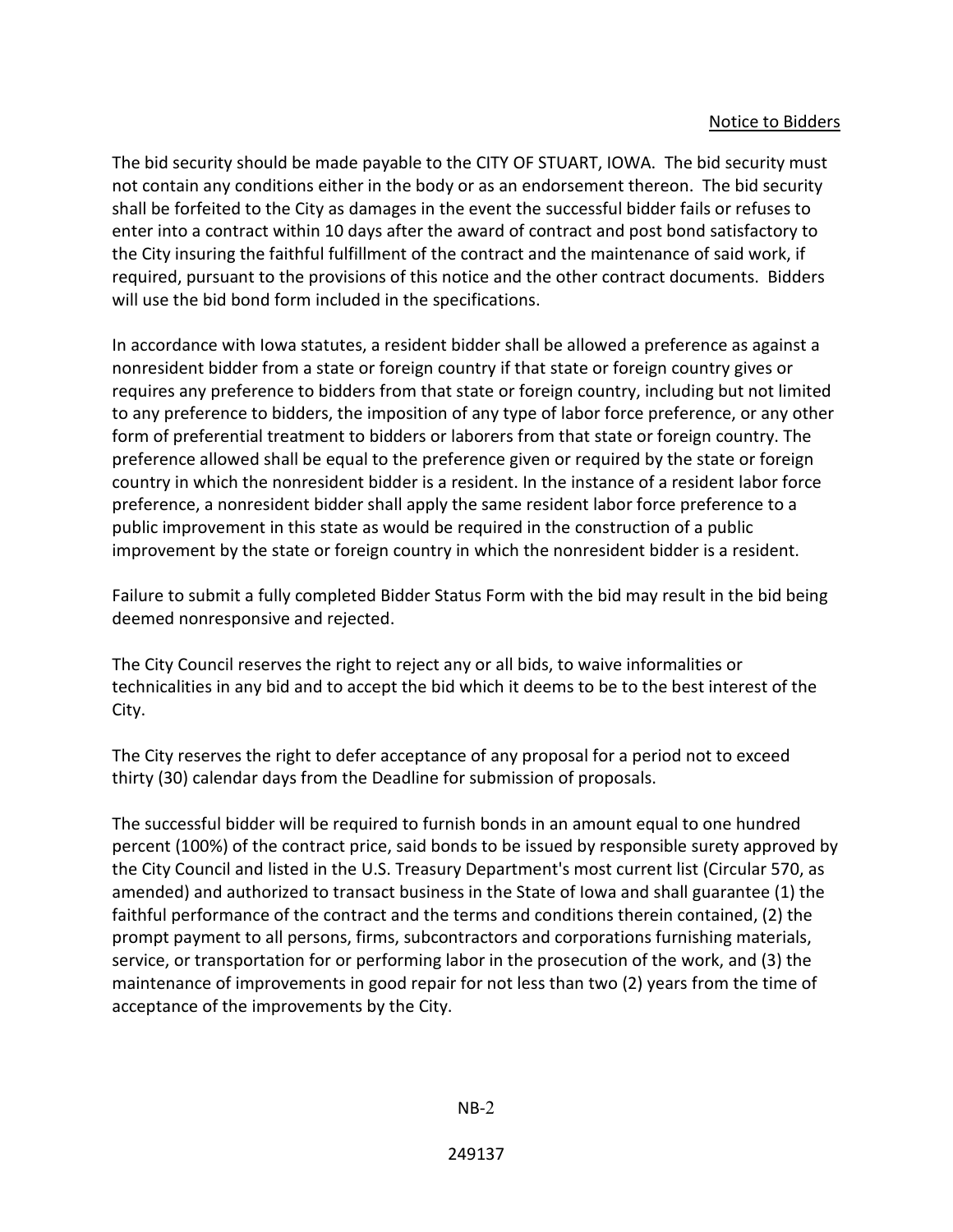The work will commence within ten (10) calendar days after the date set forth in written Notice to Proceed. All work on the project, including surface restoration, shall be completed by December 2, 2022.

The duration of the work is critical to the project so as to minimize the disruption associated with the project to the property owners and to provide services to proposed residences. Damages in the amount of Five Hundred Dollars (\$500.00) per calendar day will be assessed for each day that all work on the project, including surface restoration, is not completed after December 2, 2022 at the sole discretion of the City with due allowance for extensions of the contract period due to conditions beyond the control of the Contractor. At the option of the City, damages may be deducted from any retainage prior to release, the final payment to contractor, or through the commencement of a cause of action by the City, in the City's sole discretion. The selection by the City of any particular course of action hereunder is not exclusive and shall not preclude the pursuit of additional remedies by the City. In the event the City institutes legal proceedings, the Contractor shall be responsible for any and all attorney's fees and expenses.

Sales Tax Exemption. Contractors and subcontractors shall not include sales tax for material purchases. At the time of the contract acceptance by the City Council, the prime contractor and all subcontractors will be issued a certificate of exemption.

Payment to the Contractor for said construction will be made from one or any combination of the following resources: (1) cash on hand as may be legally used for such purposes, (2) cash derived from the proceeds of the sale and issuance of General Obligation Bonds of the City, or any combination thereof.

Payment to the Contractor will be on the basis of monthly estimates equivalent to ninety-five percent (95%) of the contract value of the work completed and payments made to material suppliers for materials ordered specifically for the project or delivered to the site during the preceding calendar month. Estimates will be prepared each month by the Contractor, subject to the approval of the Architect/Engineer, who will certify to the City for payment each approved estimate at least five days prior to City Council meeting. Such monthly payments shall in no way be construed as an act of acceptance for any part of the work partially or totally completed. Upon completion of the work and its acceptance by the City Council, the Contractor will be paid an amount which, together with previous payments, will equal ninetyfive percent (95%) of the contract price of the contract. The balance due the Contractor will be paid, subject to the conditions and in accordance with the provisions of Chapters 26 and 573 of the Code of Iowa, as amended. No such partial or final payments will be due until the Contractor has certified to the City that the materials, labor and services involved in each estimate have been paid for in accordance with the requirements stated in the specifications.